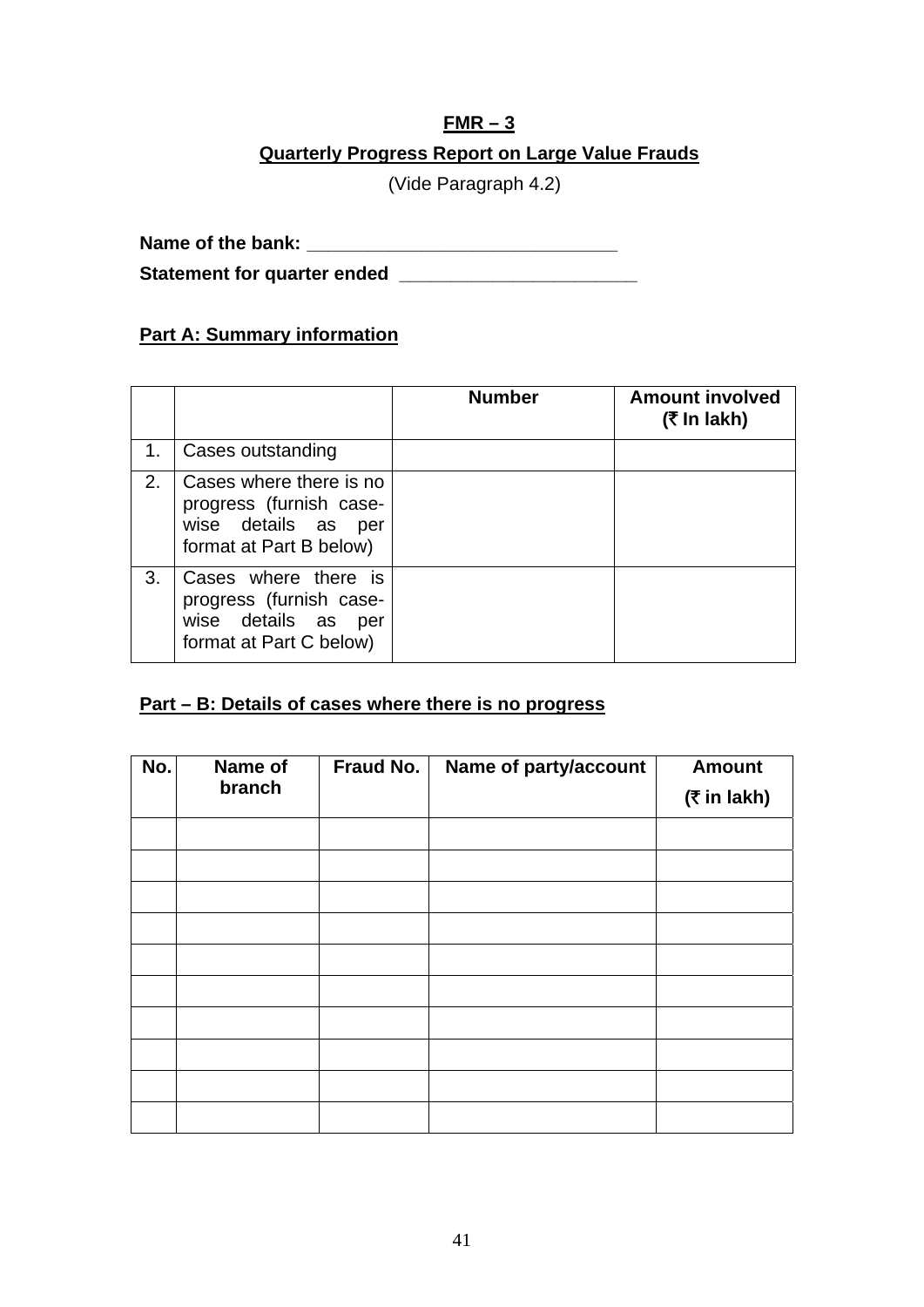## **Part – C: Case-wise details of progress**

|     | Name of party/account:<br>Name of branch/office:<br><b>Amount involved</b><br>$($ ₹ in lakh) |  |
|-----|----------------------------------------------------------------------------------------------|--|
|     | Fraud No :                                                                                   |  |
| 1.  | Date of first reporting                                                                      |  |
| 2.a | Date of filing recovery suit with<br><b>DRT/Court</b>                                        |  |
|     |                                                                                              |  |
| b   | <b>Present position</b>                                                                      |  |
| 3.  | Recoveries made up to the end<br>of the last quarter ( $\overline{\xi}$ in lakh)             |  |
| 4.  | Recoveries made during the<br>quarter (₹ In lakh)                                            |  |
|     | a) From party/parties<br>concerned                                                           |  |
|     | b) From insurance                                                                            |  |
|     | c) From other sources                                                                        |  |
| 5.  | Total recoveries (3+4) (₹ in<br>lakh)                                                        |  |
|     |                                                                                              |  |
| 6.  | Loss to the bank ( $\bar{\tau}$ in lakh)                                                     |  |
| 7.  | Provision held $(\bar{\tau}$ in lakh)                                                        |  |
| 8.  | Amount written off $(\overline{\tau})$ in lakh)                                              |  |
| 9.  | a) Date of reporting case to<br>Police/ CBI                                                  |  |